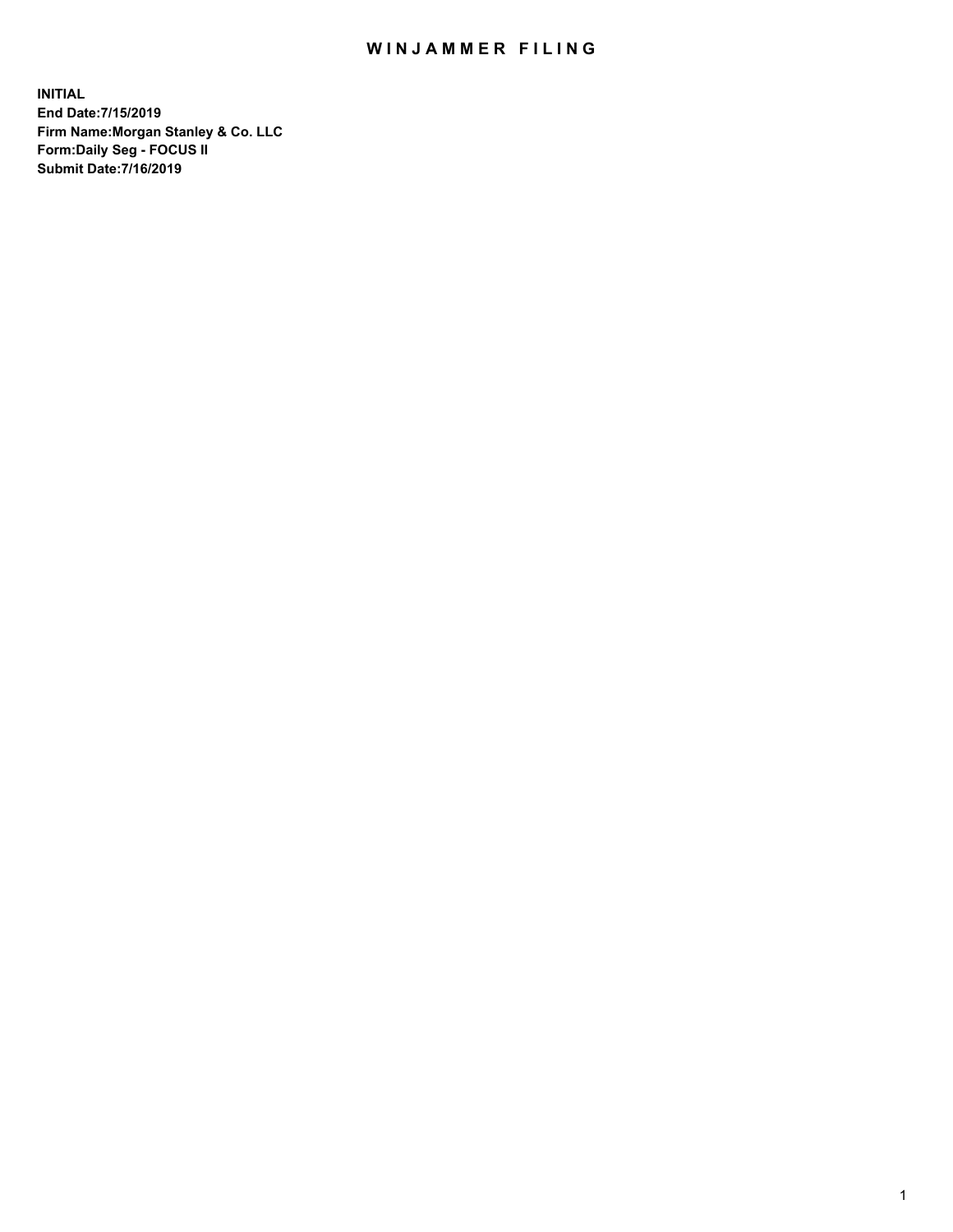**INITIAL End Date:7/15/2019 Firm Name:Morgan Stanley & Co. LLC Form:Daily Seg - FOCUS II Submit Date:7/16/2019 Daily Segregation - Cover Page**

| Name of Company                                                                                                                                                                                                                                                                                                               | Morgan Stanley & Co. LLC                                    |
|-------------------------------------------------------------------------------------------------------------------------------------------------------------------------------------------------------------------------------------------------------------------------------------------------------------------------------|-------------------------------------------------------------|
| <b>Contact Name</b>                                                                                                                                                                                                                                                                                                           | <b>Ikram Shah</b>                                           |
| <b>Contact Phone Number</b>                                                                                                                                                                                                                                                                                                   | 212-276-0963                                                |
| <b>Contact Email Address</b>                                                                                                                                                                                                                                                                                                  | Ikram.shah@morganstanley.com                                |
| FCM's Customer Segregated Funds Residual Interest Target (choose one):<br>a. Minimum dollar amount: ; or<br>b. Minimum percentage of customer segregated funds required:% ; or<br>c. Dollar amount range between: and; or<br>d. Percentage range of customer segregated funds required between:% and%.                        | 235,000,000<br><u>0</u><br><u>00</u><br>0 <sup>0</sup>      |
| FCM's Customer Secured Amount Funds Residual Interest Target (choose one):<br>a. Minimum dollar amount: ; or<br>b. Minimum percentage of customer secured funds required:%; or<br>c. Dollar amount range between: and; or<br>d. Percentage range of customer secured funds required between:% and%.                           | 140,000,000<br><u>0</u><br>0 <sub>0</sub><br>0 <sub>0</sub> |
| FCM's Cleared Swaps Customer Collateral Residual Interest Target (choose one):<br>a. Minimum dollar amount: ; or<br>b. Minimum percentage of cleared swaps customer collateral required:%; or<br>c. Dollar amount range between: and; or<br>d. Percentage range of cleared swaps customer collateral required between:% and%. | 92,000,000<br><u>0</u><br>0 Q<br>00                         |

Attach supporting documents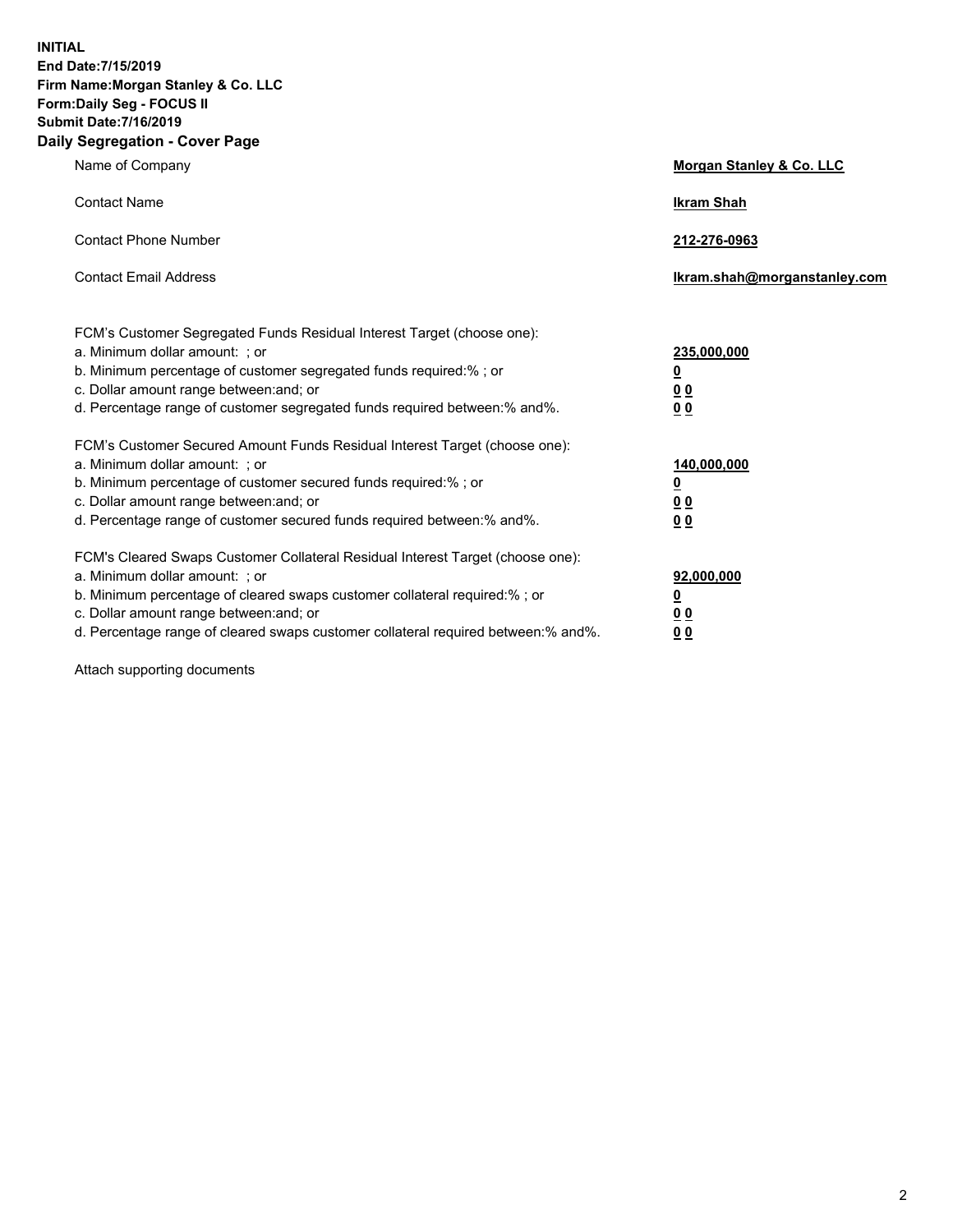## **INITIAL End Date:7/15/2019 Firm Name:Morgan Stanley & Co. LLC Form:Daily Seg - FOCUS II Submit Date:7/16/2019**

## **Daily Segregation - Secured Amounts**

Foreign Futures and Foreign Options Secured Amounts Amount required to be set aside pursuant to law, rule or regulation of a foreign government or a rule of a self-regulatory organization authorized thereunder 1. Net ledger balance - Foreign Futures and Foreign Option Trading - All Customers A. Cash **2,943,623,701** [7315] B. Securities (at market) **2,565,830,140** [7317] 2. Net unrealized profit (loss) in open futures contracts traded on a foreign board of trade **282,488,953** [7325] 3. Exchange traded options a. Market value of open option contracts purchased on a foreign board of trade **18,521,881** [7335] b. Market value of open contracts granted (sold) on a foreign board of trade **-13,414,978** [7337] 4. Net equity (deficit) (add lines 1. 2. and 3.) **5,797,049,697** [7345] 5. Account liquidating to a deficit and account with a debit balances - gross amount **71,782,463** [7351] Less: amount offset by customer owned securities **-71,351,596** [7352] **430,867** [7354] 6. Amount required to be set aside as the secured amount - Net Liquidating Equity Method (add lines 4 and 5) 7. Greater of amount required to be set aside pursuant to foreign jurisdiction (above) or line 6. FUNDS DEPOSITED IN SEPARATE REGULATION 30.7 ACCOUNTS 1. Cash in banks A. Banks located in the United States **469,146,861** [7500] B. Other banks qualified under Regulation 30.7 **432,103,177** [7520] **901,250,038** 2. Securities A. In safekeeping with banks located in the United States **815,864,787** [7540] B. In safekeeping with other banks qualified under Regulation 30.7 **0** [7560] **815,864,787** [7570] 3. Equities with registered futures commission merchants A. Cash **5,873,238** [7580] B. Securities **0** [7590] C. Unrealized gain (loss) on open futures contracts **837,643** [7600] D. Value of long option contracts **0** [7610] E. Value of short option contracts **0** [7615] **6,710,881** [7620] 4. Amounts held by clearing organizations of foreign boards of trade A. Cash **0** [7640] B. Securities **0** [7650] C. Amount due to (from) clearing organization - daily variation **0** [7660] D. Value of long option contracts **0** [7670] E. Value of short option contracts **0** [7675] **0** [7680] 5. Amounts held by members of foreign boards of trade A. Cash **2,227,698,736** [7700] B. Securities **1,749,965,354** [7710] C. Unrealized gain (loss) on open futures contracts **281,651,311** [7720] D. Value of long option contracts **18,521,881** [7730] E. Value of short option contracts **-13,414,978** [7735] **4,264,422,304** 6. Amounts with other depositories designated by a foreign board of trade **0** [7760] 7. Segregated funds on hand **0** [7765] 8. Total funds in separate section 30.7 accounts **5,988,248,010** [7770] 9. Excess (deficiency) Set Aside for Secured Amount (subtract line 7 Secured Statement Page 1 from Line 8)

- 10. Management Target Amount for Excess funds in separate section 30.7 accounts **140,000,000** [7780]
- 11. Excess (deficiency) funds in separate 30.7 accounts over (under) Management Target **50,767,446** [7785]

**0** [7305]

**5,797,480,564** [7355]

## **5,797,480,564** [7360]

[7530]

[7740] **190,767,446** [7380]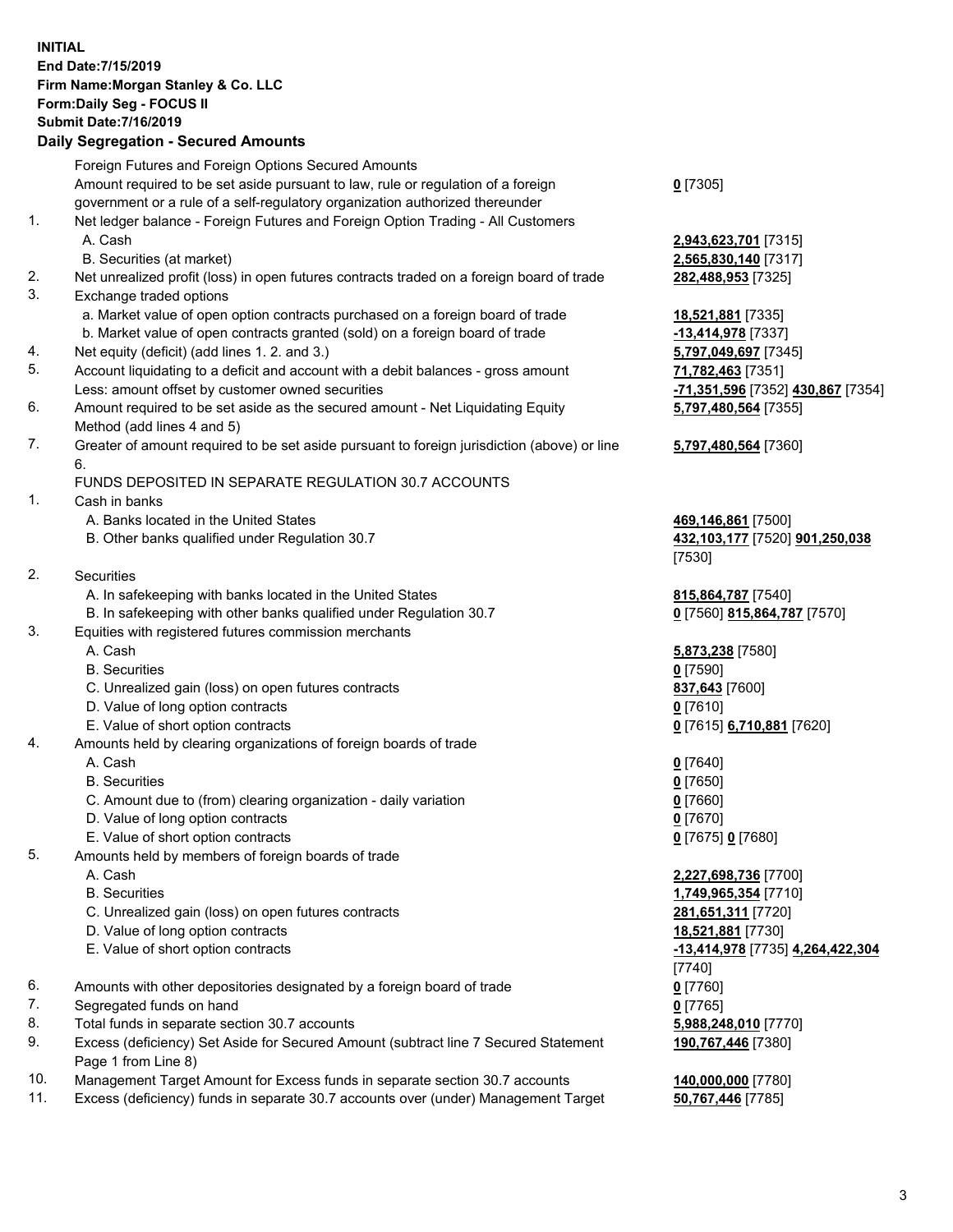**INITIAL End Date:7/15/2019 Firm Name:Morgan Stanley & Co. LLC Form:Daily Seg - FOCUS II Submit Date:7/16/2019 Daily Segregation - Segregation Statement** SEGREGATION REQUIREMENTS(Section 4d(2) of the CEAct) 1. Net ledger balance A. Cash **6,862,970,636** [7010] B. Securities (at market) **6,051,765,294** [7020] 2. Net unrealized profit (loss) in open futures contracts traded on a contract market **3,466,474,373** [7030] 3. Exchange traded options A. Add market value of open option contracts purchased on a contract market **484,864,710** [7032] B. Deduct market value of open option contracts granted (sold) on a contract market **-314,104,510** [7033] 4. Net equity (deficit) (add lines 1, 2 and 3) **16,551,970,503** [7040] 5. Accounts liquidating to a deficit and accounts with debit balances - gross amount **147,713,909** [7045] Less: amount offset by customer securities **-147,476,172** [7047] **237,737** [7050] 6. Amount required to be segregated (add lines 4 and 5) **16,552,208,240** [7060] FUNDS IN SEGREGATED ACCOUNTS 7. Deposited in segregated funds bank accounts A. Cash **4,349,569,077** [7070] B. Securities representing investments of customers' funds (at market) **0** [7080] C. Securities held for particular customers or option customers in lieu of cash (at market) **537,824,154** [7090] 8. Margins on deposit with derivatives clearing organizations of contract markets A. Cash **6,192,642,102** [7100] B. Securities representing investments of customers' funds (at market) **0** [7110] C. Securities held for particular customers or option customers in lieu of cash (at market) **5,513,941,140** [7120] 9. Net settlement from (to) derivatives clearing organizations of contract markets **65,468,917** [7130] 10. Exchange traded options A. Value of open long option contracts **484,864,710** [7132] B. Value of open short option contracts **-314,104,510** [7133] 11. Net equities with other FCMs A. Net liquidating equity **8,197,384** [7140] B. Securities representing investments of customers' funds (at market) **0** [7160] C. Securities held for particular customers or option customers in lieu of cash (at market) **0** [7170] 12. Segregated funds on hand **0** [7150] 13. Total amount in segregation (add lines 7 through 12) **16,838,402,974** [7180] 14. Excess (deficiency) funds in segregation (subtract line 6 from line 13) **286,194,734** [7190] 15. Management Target Amount for Excess funds in segregation **235,000,000** [7194] 16. Excess (deficiency) funds in segregation over (under) Management Target Amount **51,194,734** [7198]

Excess